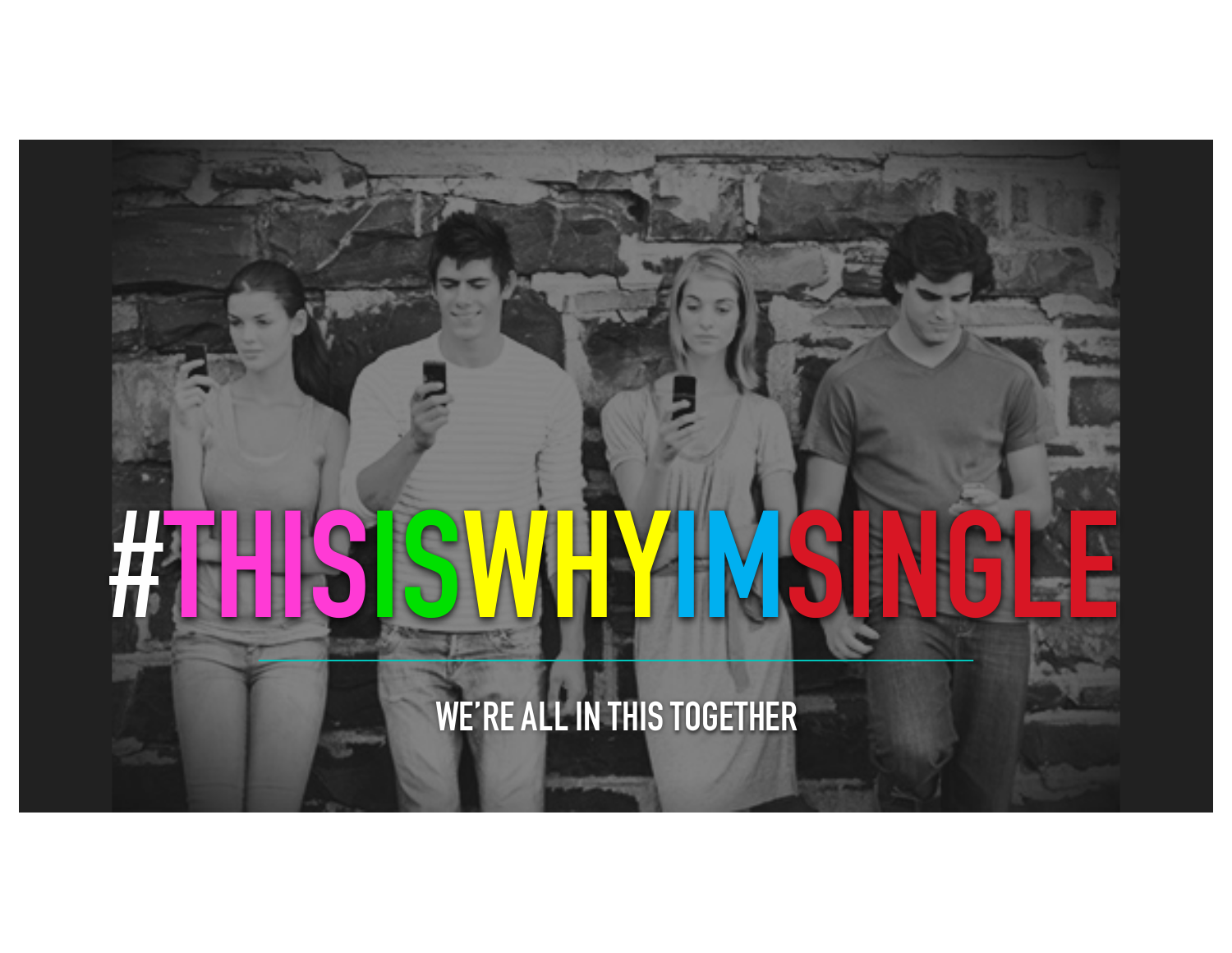## **DATING IS GOOD FOR TWO THINGS:**

- 1. Finding people who remind you why you're still single.
- 2. Weeding out those who don't.

And let's be honest, sometimes you're number one and sometimes you're number two. Dating as an M-word (you know, "Millennial") can be as scary as the L-word (you know, "Love"). Because everyone wants to get laid but nobody wants to get…F-word (you know).

But that's kinda the best part, too. All our swipes, gripes, dates, and mates stock our collective consciousness with hilarious stories that beg to be shared with the world outside your living room, your dog, and a glass of wine.

**#THISISWHYIMSINGLE** provides an hilarious outlet for our romantic trials and trysts, and answers the age-old, time-honored question: what if Drunk History went on a date with SNL and The Graham Norton Show at the same time?

Ok, time-honored might be a stretch. But don't you want to find out?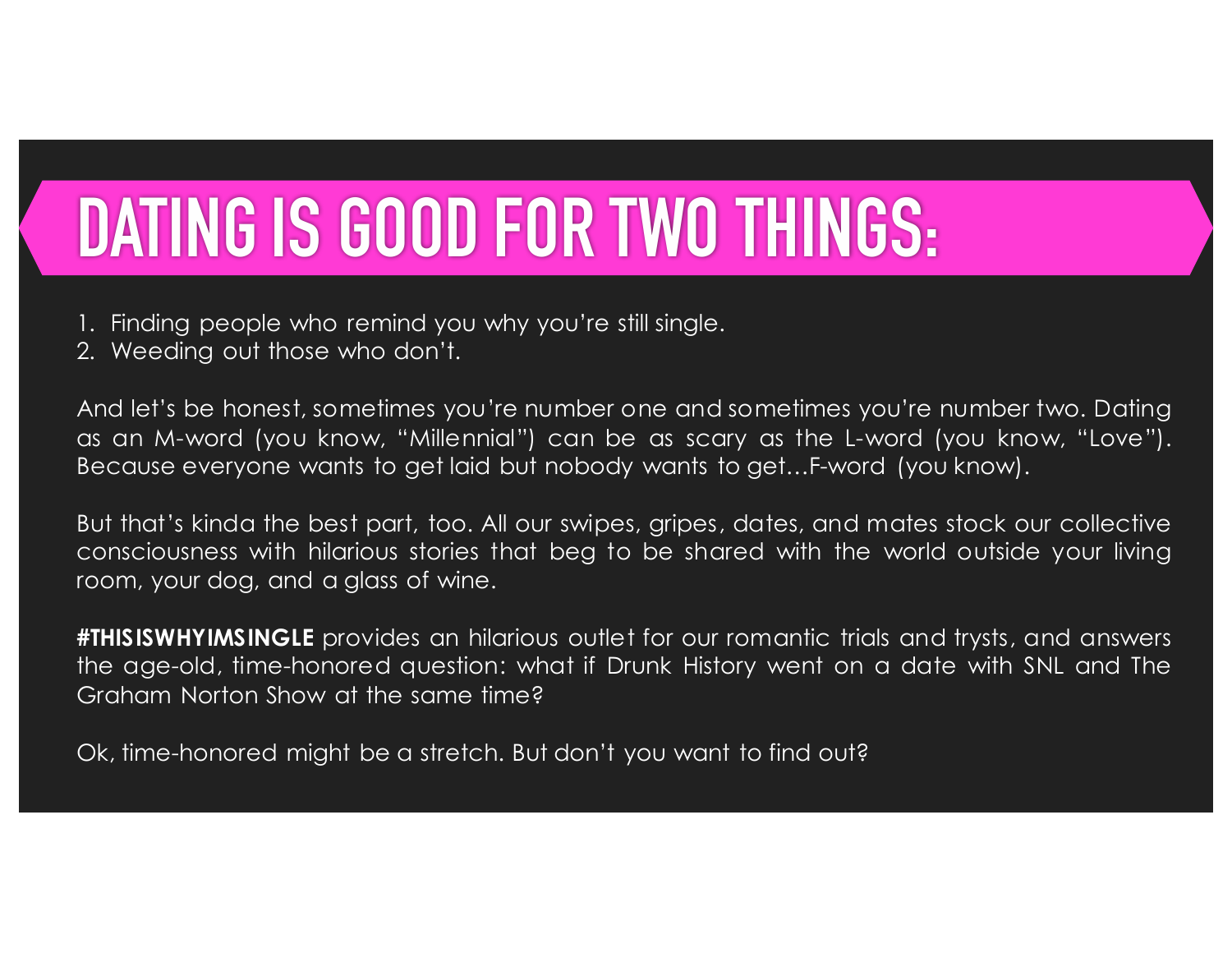### **"I'M LIKE A SQUIRREL – I ATTRACT ALL THE NUTS"**

**#THISISWHYIMSINGLE** is a half-hour, studio audience talk and sketch-comedy show. Hosted by and starring the Mashable sketch-comedy team No Filter, each episode invites three singles to share their insane and hilarious dating wins and fails with the world. Each guest's story is punctuated by a sketch recreation by No Filter, bringing to life these stories in a way only No Filter can.

The show is set in a decked-out lounge, complete with full bar (don't worry, everybody's over 21). Guests are encouraged to relax and enjoy themselves, because everybody knows a good story is best told over a beer or three.

The hosts and guests interact as friends, allies, and confidants, sharing tips and good-natured ribbing in the name of the often ponderous quest that is dating in the modern world. The audience also gets in on the fun with a Q&A segment with the guests.

Viewers at home are encouraged to share their best #TIWIS stories via Snapchat, and all eligible Snaps are chances to come tell your story on the big stage with the #TIWIS team.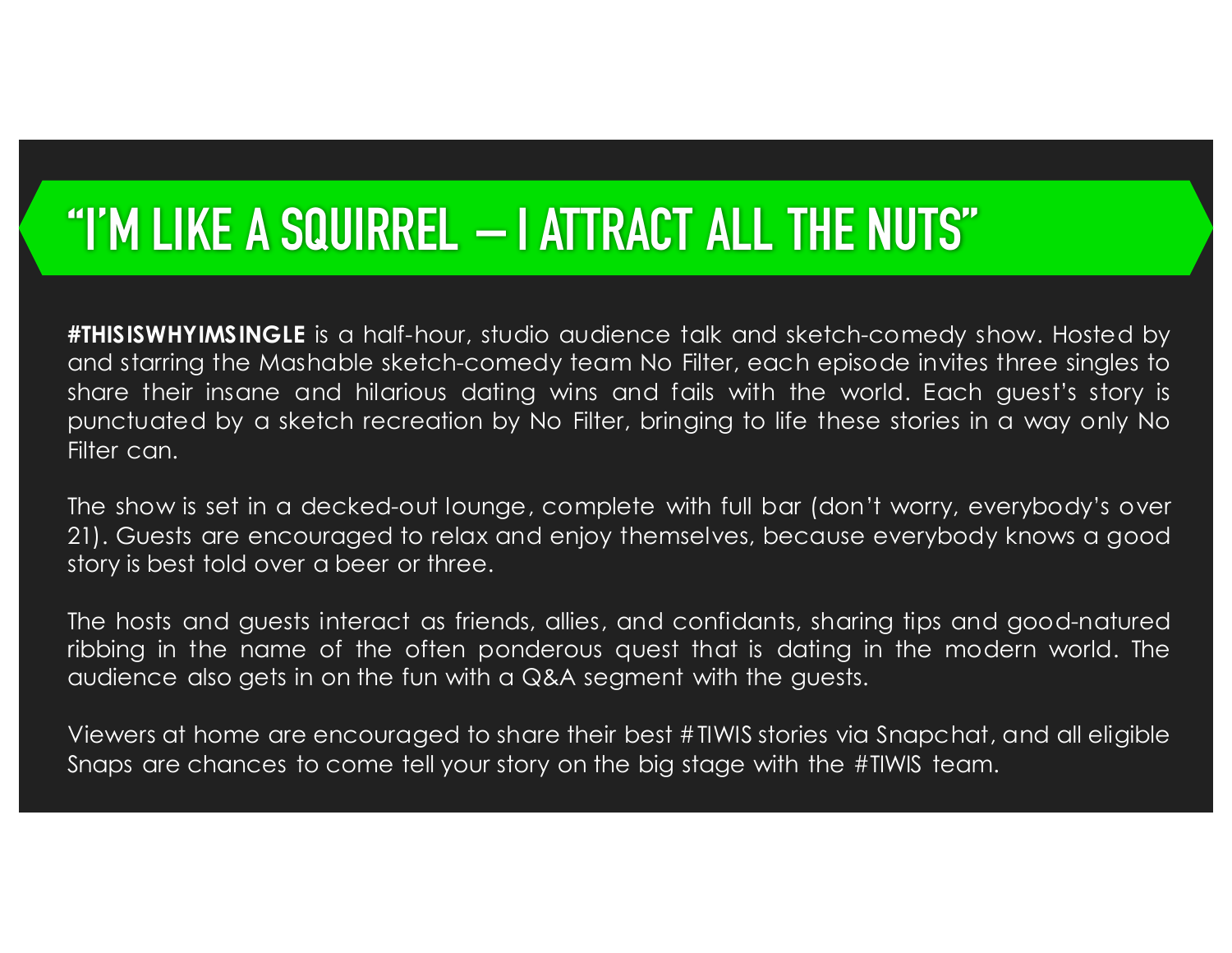## **#FORMAT**

#### **ACT 1:**

\*Cold-open sketch by No Filter

\*No Filter stage entrance and introduction to the show

\*Guest entrances

\*Group welcome and drink orders

\*Guest #1 sets up their story, giving us just the initial setting, characters, and situation. They end with "I'm [NAME], and this is why I'm single."

\*No Filter sketch of Guest #1's story

#### **ACT 2:**

\*Group reaction and discussion

\*Guest #2 intro & sketch

#### **ACT 3:**

\*Group reaction and discussion

\*Guest #3 intro & sketch

#### **ACT 4:**

\*Group reaction and discussion

\*Audience Q&A

\*Close with a funny Snap that didn't make the show but deserved some screen time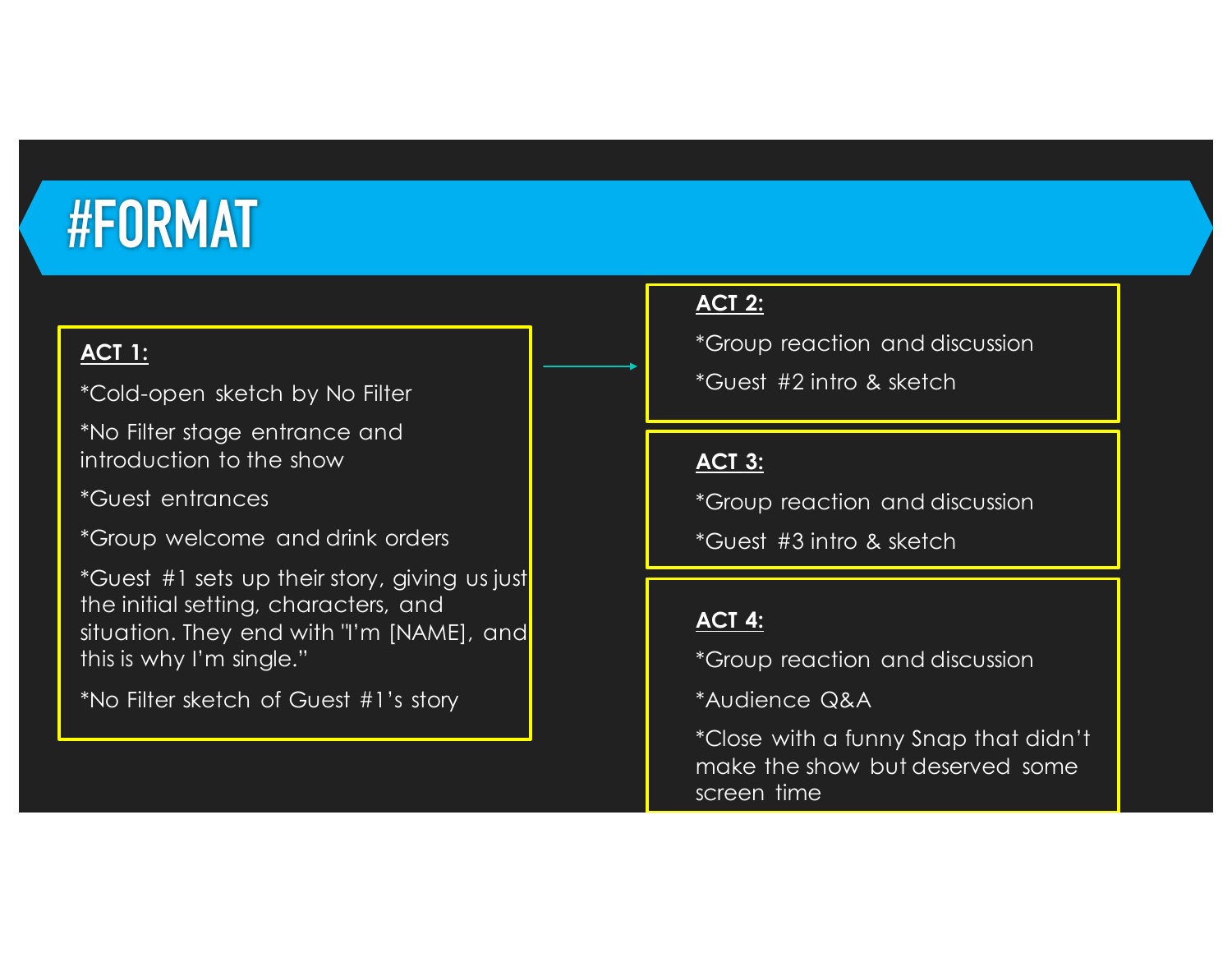## **SAMPLE STORIES**

"So I'm over at Caitlyn's house, it's like the third date, and she lives with her grandma. Ok, that's cool, I have no problem with that. And grandma is super cool – she fixed me a serious gin and tonic when I walked in. So I'm thinking – okay! Let's get this party started. It was just me and Caitlyn on the couch most of the night, watching Netflix (how very stereotypical). She gets up to the bathroom and kinda brushes my arm on the way out. Alright, I guess we're about to chill, if you know what I mean. So I keep zoning on the TV, trying to stay cool, and a few minutes later I feel a hand on my shoulder. Thinking I'm Mr. Suave, I gently bite one of **the fingers. Then I hear the toilet flush. Oh. No. Nonononono.**

**I look down and the hand on my shoulder is about forty years older than Caitlyn's.**

**Hi, I'm Dave, and this is why I'm single."**

"I went on this one date with a girl, Emily. She was really cute and sweet and we were having great conversation but I couldn't stop staring at her nose ring. Or stud I guess you would call it. It just seemed so...not her. A couple times she asked me if I was ok and I just pretended like somebody behind her had just choked on their food or something. As we were walking out, everything's getting kinda romantic and I'm like 'I really like your nose ring. Kinda badass.' She just looks at me and goes 'It's a mole, idiot.'

**Hi, I'm Zach, and this is why I'm single."**